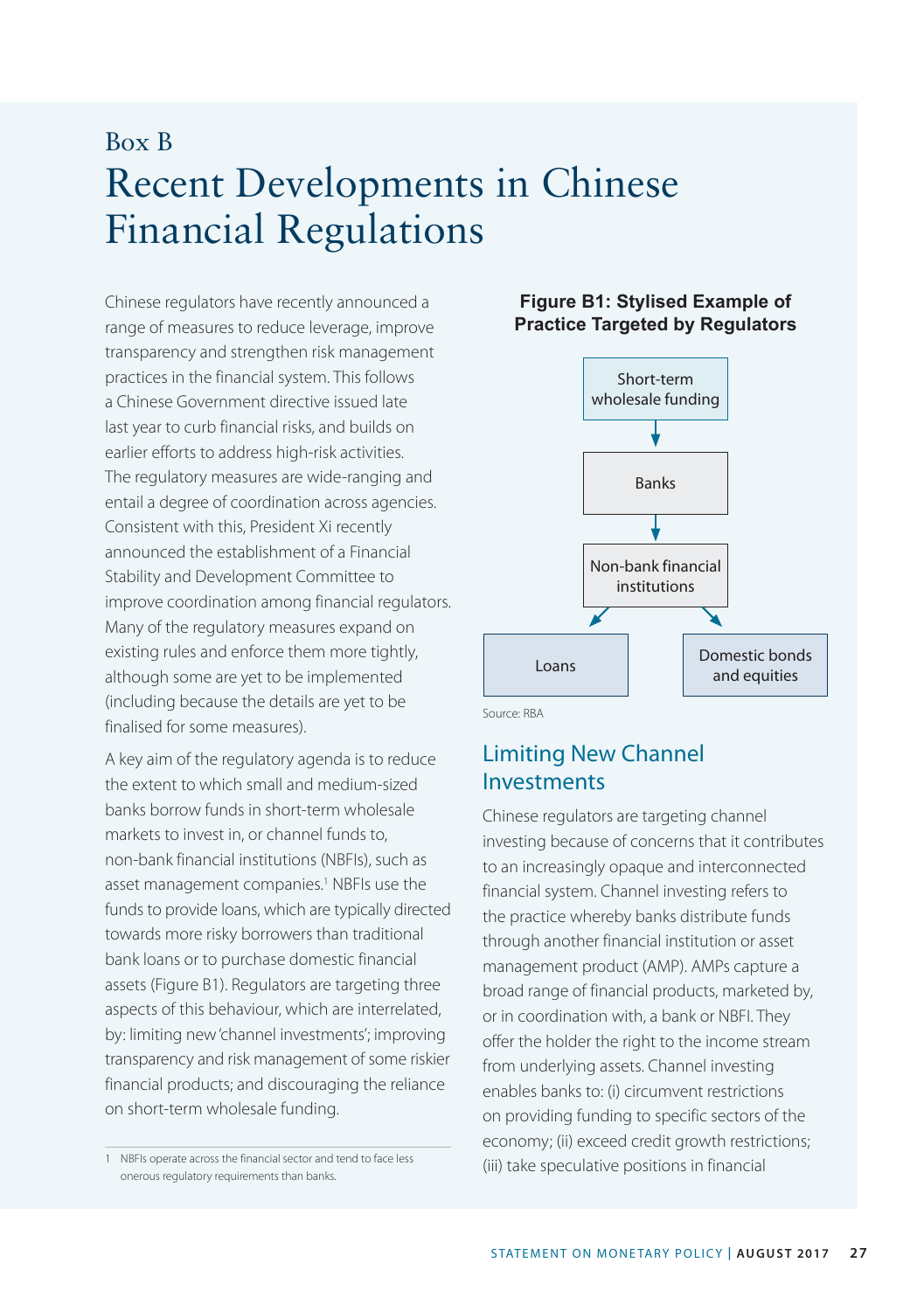markets; and/or (iv) reduce capital and loan-loss provisioning.2 Channel investing is often complex and lacks transparency. It can involve multiple investments across layers of intermediaries and AMPs are often sold in tranches that have varying levels of subordination (with different credit ratings). Small and medium-sized banks have used this approach to expand their balance sheets significantly in recent years; for example, banking system claims on NBFIs have risen more than six-fold since 2012, to be around 20 per cent of total assets at the end of 2016.

In response, the China Banking Regulatory Commission (CBRC) instructed banks to conduct internal reviews and monitor their existing channel investments in early 2017. Banks were already required to treat loan-like assets as loans for capital and provisioning purposes, but the recent guidance sought to enforce this requirement more rigorously. This stricter enforcement of existing regulations, together with new proposed measures that restrict banks' off-balance sheet and affiliated entities from investing in other off-balance sheet entities, are expected to reduce the extent of new channel investments. The People's Bank of China (PBC) has also made its new macroprudential assessment (MPA) framework more stringent by including banks' off-balance sheet assets in their credit assessment.3

# Improving Transparency and Risk Management of AMPs

Regulators are also trying to improve the transparency of AMPs and strengthen the risk management practices of NBFIs (which typically manage AMPs). AMPs have several features that contribute to their underlying risk. In particular, managers of AMPs and their investors have little incentive to ensure that investments are prudent because there is a widespread perception that banks will guarantee returns. The limited visibility of the underlying exposure – exacerbated by the practice of AMPs investing in other AMPs – also means that retail investors would find it difficult to monitor the ultimate investments.

Regulators have proposed that AMPs that are not on a bank's balance sheet will no longer be able to offer a guarantee that principal and interest will be returned and will have stricter reporting requirements. Other proposals include: imposing a cap on the leverage of the most popular types of AMPs to mitigate regulatory arbitrage (previously different limits had existed depending on the type of sponsor of the AMP); requiring higher provisioning; and banning investment in non-standard assets.

# Discouraging Reliance on Wholesale Finance

Finally, regulators have targeted the growing reliance on short-term wholesale financing by small and medium-sized banks (Graph B1). Some of these banks obtain short-term funding from the large state-controlled banks, partly by issuing tradeable debt instruments, such as negotiable certificate of deposits (NCDs). These funds are often used to finance channel investments, resulting in increased rollover risk and interconnectedness among financial institutions.

In response to growing risks in wholesale funding markets, the PBC has facilitated an increase in money market rates since August 2016 in order to dampen activity in these markets. Also, the CBRC is assessing banks' wholesale (interbank) funding practices more stringently with the interbank liabilities cap of a third of total liabilities

<sup>2</sup> For further details, see RBA (2016), 'Box A: Recent Growth of Small and Medium-sized Chinese Banks', *Financial Stability Review*, October, pp 14–16.

<sup>3</sup> The MPA groups banks into various risk categories based on capital adequacy ratios, leverage ratios and liquidity coverage; a bank's risk category affects some prudential requirements and can influence the availability and price of PBC liquidity.